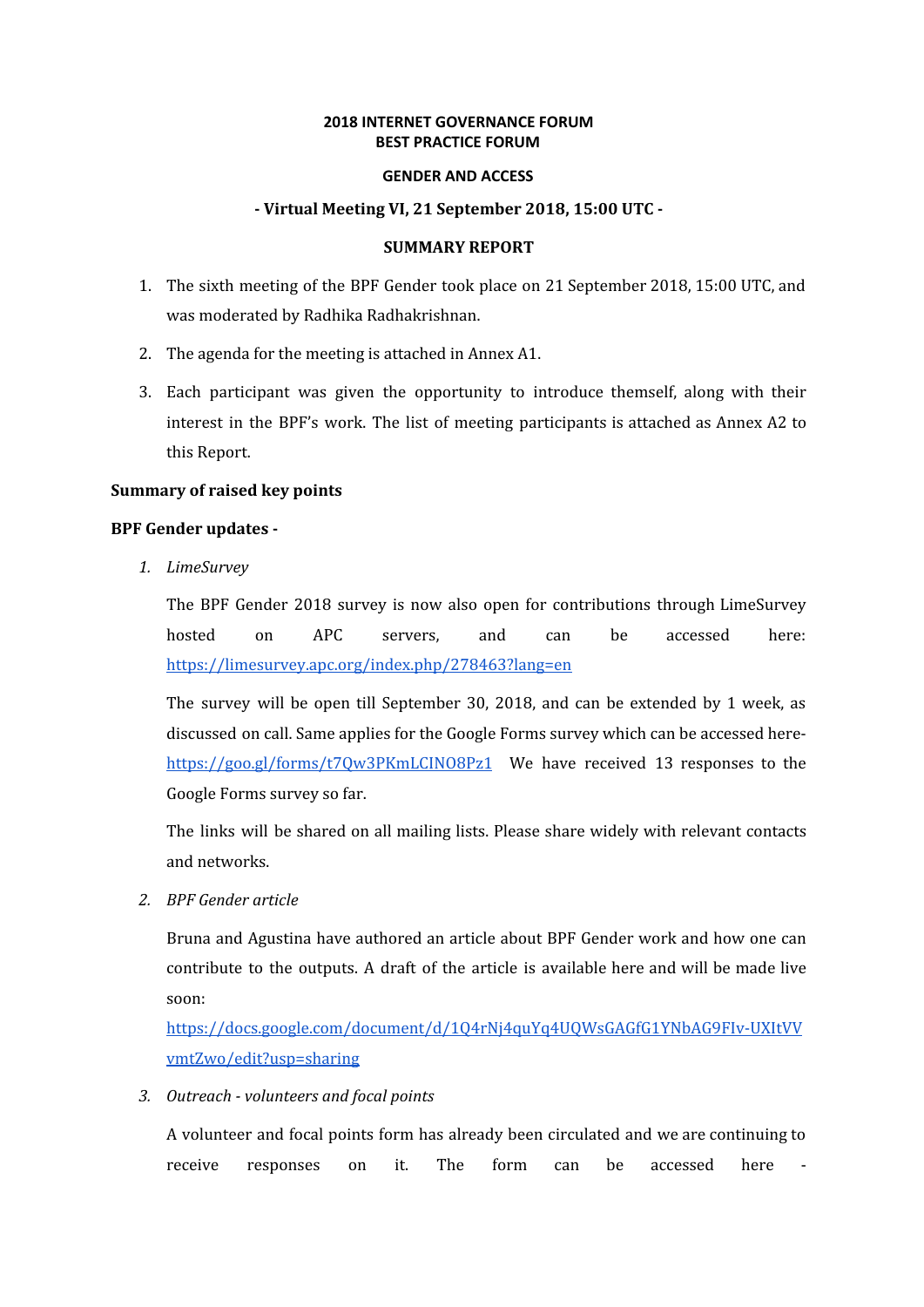<https://goo.gl/forms/F7T4KQflR5sz293m1> We have received 30+ responses so far. We will get in touch with the respondents shortly.

*4. Upcoming Theme Calls*

Weekly theme calls would be conducted for BPF Gender in October with specific themes relating to the 2018 work. We will invite organizations working in these fields to make short presentations during the calls. The identified themes for upcoming calls are -

7th BPF Gender call (5 Oct) - Internet access for gender non-binary individuals

8th BPF Gender call (11 Oct) - Community Networks

9th BPF Gender call (19 Oct) - Public WiFi

10th BPF Gender call (26 Oct) - TV White Spaces + Zero rating

If you have any suggestions regarding potential speakers / organizations to invite, please share on the mailing list.

*5. IGF Schedule*

The IGF 2018 schedule is out and can be accessed here [https://www.intgovforum.org/multilingual/index.php?q=filedepot\\_download/6785/13](https://www.intgovforum.org/multilingual/index.php?q=filedepot_download/6785/1342) [42](https://www.intgovforum.org/multilingual/index.php?q=filedepot_download/6785/1342)

The BPF Gender session will be during 15:00 - 16:30 on Tuesday, 13th November.

We plan to collaborate with other Gender sessions at the IGF too.

*6. Other updates*

The website has been updated with information on the various ways contributions can be made for #BPFGender2018. Please access it here: <https://www.intgovforum.org/multilingual/content/bpf-gender-and-access-0>

Notably, mobile messaging is now available to send in contributions. The number is +5585998380136. You can add this contact on Whatsapp, Telegram or Signal. More information on this is available on the above website link.

# **Key takeaways from speaker presentations -**

- *1. Paloma Szerman, Policy Manager for Latín America- GSMA*
	- GSMA published its 2018 Mobile Gender Gap Report surveying low and middle income countries, which found that there is a significant gender gap in mobile usage. The report can be accessed here: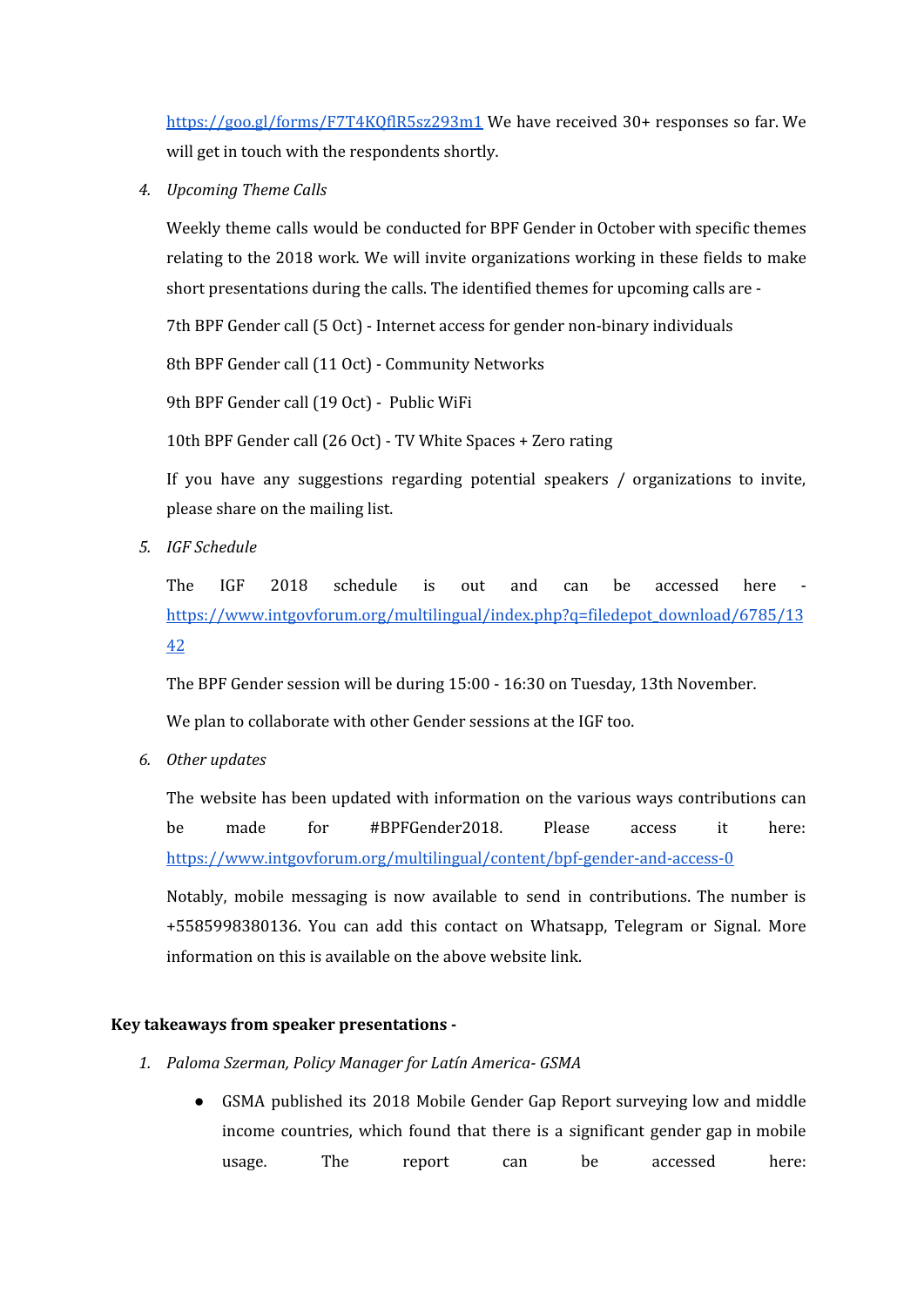[https://www.gsma.com/mobilefordevelopment/connected-women/the-mobile](https://www.gsma.com/mobilefordevelopment/connected-women/the-mobile-gender-gap-report-2018/)[gender-gap-report-2018/](https://www.gsma.com/mobilefordevelopment/connected-women/the-mobile-gender-gap-report-2018/)

- LAC is a developing region with the lowest digital gender gap but aggregate data shows great inequality within the LAC region - this gap is larger in rural vs. urban areas
- LAC is also a developing region with the lowest mobile-use gap 1.2 billion women do not use mobile internet
- Connecting women to mobile networks has shown empowering potential for women - from keeping in touch with their families and friends to helping them use time more efficiently, etc.
- Commercially, it also contributes to social and economic development
- Main barriers for women in access and use include cost, security, operator trust, technical literacy, network quality, lack of gender-disaggregated data, and lack of focus on women.
- Some topics for researching on women's internet access and use include internet awareness, internet-device access, barriers to internet access and types of online activities
- Some recommendations for joint action include collecting disaggregate data, developing holistic and multi stakeholder policies to eliminate barriers etc.
- *2. Ritu Srivastava, General Manager - Research & Advocacy, Digital Empowerment Foundation*
	- Digital Empowerment Foundation (DEF) has many initiatives for connecting rural unconnected populations to the Internet.
	- One such initiative is Wireless for Communities (W4C) through which DEF targets remote areas, geographically difficult zones and marginalised communities to provide last mile broadband connectivity using wireless technologies like unlicensed spectrum and line of sight mapping and mesh networking. Under this project, DEF with support from ISOC has connected the entire 8-acre campus of Barefoot College in Tilonia, Rajasthan, and made both the Old and New Campus completely Wi-Fi enabled in 2014.
	- Over the years, DEF has trained 30 "barefoot engineers" in setting up, managing and operating wireless mesh networks.
	- Under W4C, Zero Connect is an initiative of W4C program of DEF & ISOC in association with Agariya Heetrakshak Manch to connect the unreached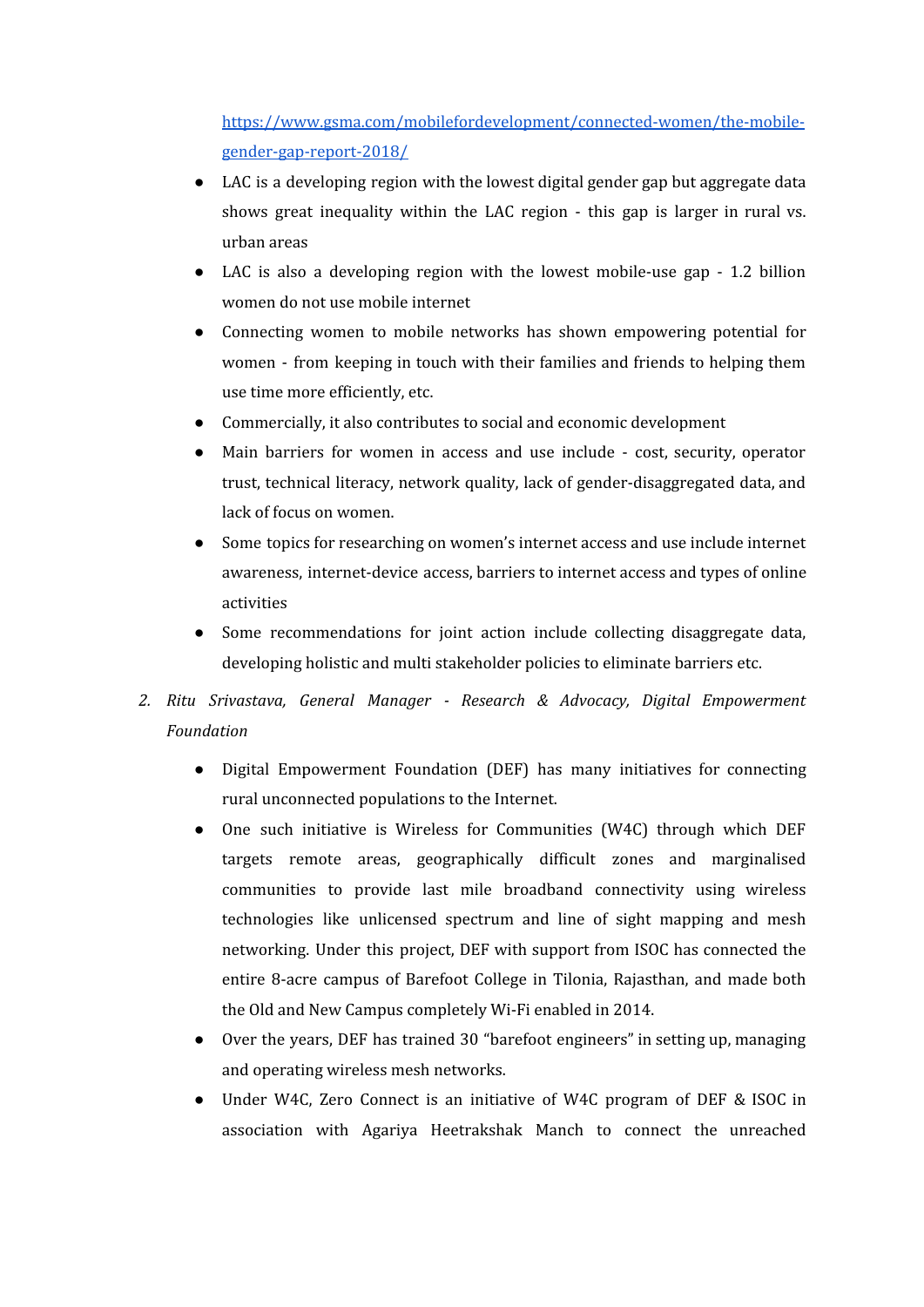communities in the region and to give the Agariyas a digital voice through which they can communicate within and outside their community.

● Another initiative by the DEF is Wireless Women for Entrepreneurship & Empowerment (W2E2) which aims to create ICT-based micro-level social enterprises owned and managed by women. In an effort to create an army of grassroots-level women entrepreneurs, W2E2 provides required infrastructure (including a computer, printer-cum-scanner and wireless Internet connectivity) to 50 women selected under this project in five locations of India.

# **Annex A1**

## **Meeting Agenda**

- 1. LimeSurvey
- 2. BPF Gender article
- 3. Outreach Volunteers, Focal points
- 4. Upcoming Theme calls
- 5. IGF Schedule
- 6. Presentation GSMA (mobile gender gap report 2018)
- 7. Presentation Digital Empowerment Foundation (W4C and W2E2)

# **Annex A2**

### **List of participants**

| Agustina Callegari    |
|-----------------------|
| Aida Mahmutovic       |
| Angie                 |
| Anja Gengo            |
| Anri van der Spuy     |
| Carina Birarda        |
| Paloma Szerman        |
| Paula Real            |
| Radhika Radhakrishnan |
| Raquel Gatto          |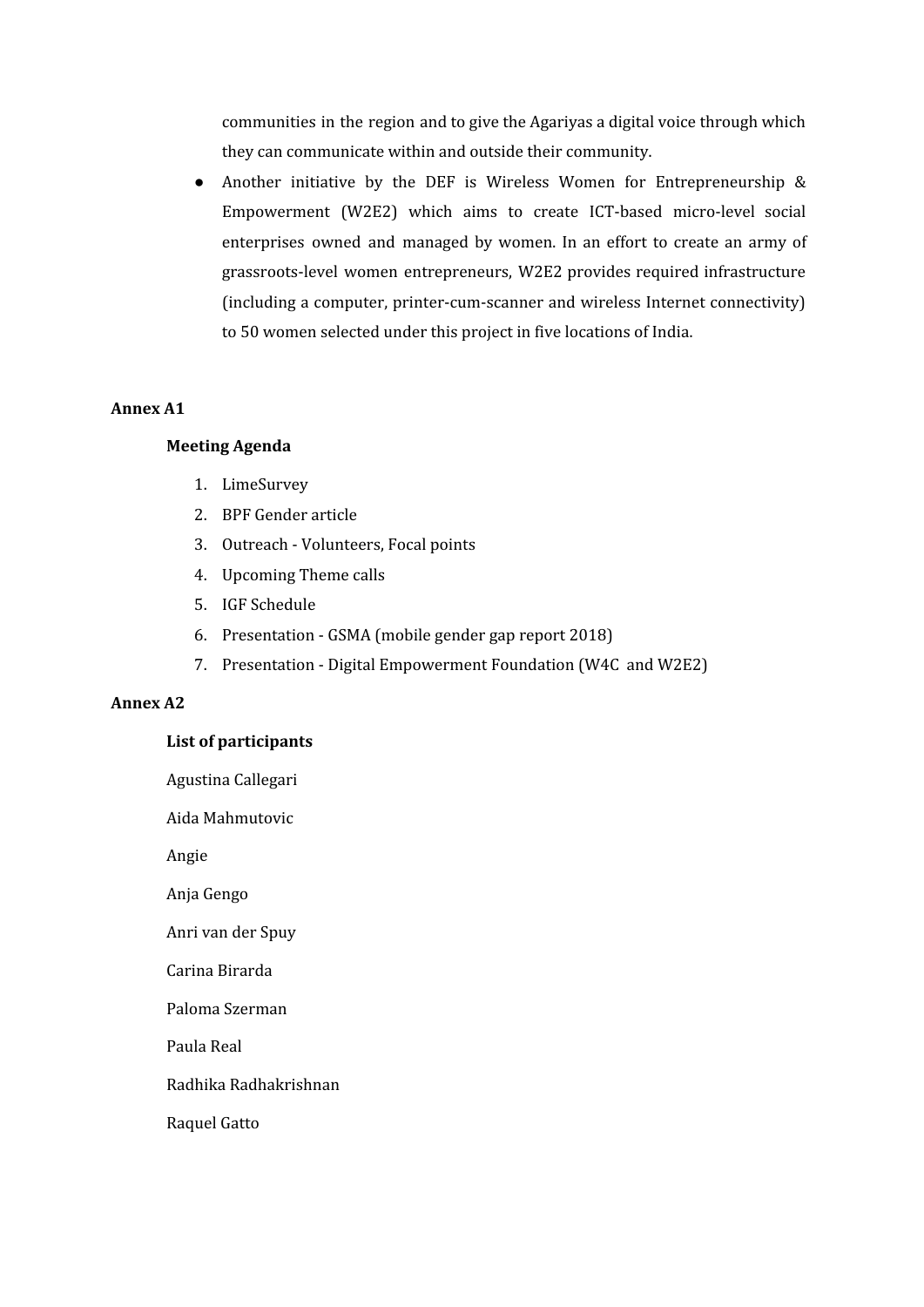Renata Aquino Ribeiro

Ritu Srivastava

Tracy Kadesa

YingChu Chen